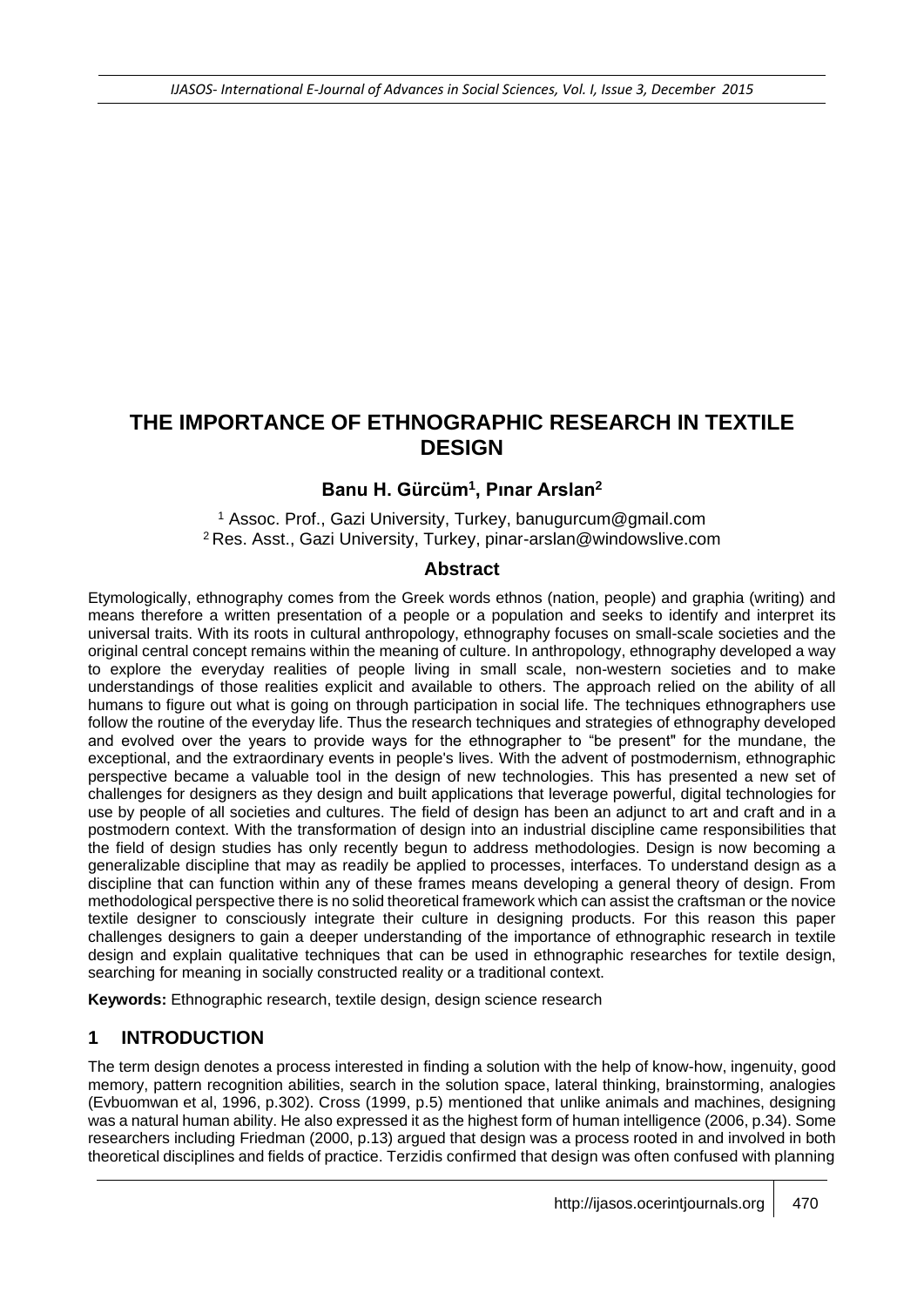although it differed. He defined planning as the act of devising a scheme, program or method worked out beforehand for the accomplishment of an objective, and design as a conceptual activity involving formulating an idea intended to be expressed in a visible form or carried into action (Terzidis, 2007, p.69). Stolterman (2008, p.11) mentioned that design was for the designer a pragmatic and situational process, which never cared for the "correct" way of doing things. According to him design was all about "what one could use to reach his purpose". Design is about conceptualization, imagination, and interpretation. Rather than indicating a course of action specific for the accomplishment of a task, design is a vague, ambiguous, and indefinite process of genesis, emergence, or formation, of something to be executed, but whose starting point, origin, or process often are certain (Terzidis, 2007, p.69).

As a result of being applied to processes and interfaces, designers can easily generalize design discipline by developing a general theory of design. Alexander (1964, p.77) concluded that in present design practice, the most critical step was during which the problem was prepared and translated into design. He expressed that finding the solution to a design problem always depended on some kind of intuition since design was by nature imaginative and inspirational.

Many researchers including Moalosi et al (2007) concluded about the lack of in-depth research and appropriate methods to assist designers on how culture could be consciously integrated in product design (Onibere et al, 2001; Hugo, 2002; Kotro and Pantzar, 2002 and Aykin, 2005). When the concern is design within cultural aspects current design approaches with their standards, rules, and guidelines seem to be limited. An adopted method is required in textile design area for product design today. In this context, from methodological perspective there is no solid theoretical framework which can assist the craftsman to consciously integrate their culture in designing products.

Ethnographic research is one of the Design Research (DR) methods that is a suitable for using in cultural design applications since it allows the designer to understand consumers, including how they act, what they want, and what their attitudes, perceptions, and behaviors are. The designer can discover unmet needs and understand the impact of a product within a specific context. Ethnographic research can enable products and services to meet more market and consumer needs, thereby reducing the risks of introducing a new product (Skaggs, 2010, p. 2).

The anthropological method of ethnography is usually defined as the description and explanation of the culture of a group of people (Wasson, 2002). Rodgers and Anusas (2008, p.1) argued that ethnography has recently been recognized as a creative process about discovering cultural patterns and developing models to explain those patterns. Used in this way, ethnography was employed as a front-end DR method to investigate everyday social life and culture as a context for innovation and creativity. Rodgers and Anusas confirmed that the commercial success of "People-Centered Design" approach has been proven and documented by many leading product development companies including Intel, Microsoft, BMW, and IDEO.

Many anthropologists and sociologists are employing ethnographic techniques to understand everyday product experiences and the processes of design (Costall and Dreier, 2006; Henare et al., 2007; Ingram et al., 2007). Furthermore, design researchers have adopted an ethnographic approach to study the organization of design and engineering processes (Bucciarelli 1994). Given, anthropology has its roots in cross-cultural understandings there is a distinct possibility for ethnography to be used to understand more about the processes of modern design pursuits. There is a need to present this wealth of activity concerning ethnography and design to a wider design audience in order to question and raise ideas concerning its applicability and usefulness to design education (Rodgers and Anusas, 2008, p.1). By being involved already from the first design iterations, or even before, ethnographic approaches can be applied during most stages of the design process, from exploration of the context of future users to testing of experience prototypes in situ. This lengthens the time span a design researcher can be involved in the design process (Segelström et al, 2009, p. 2).

This paper therefore presents a brief framework on what Design Science Research (DSR) is, the features and importance of ethnographic research in textile design and qualitative and quantitative approaches that can be used in ethnographic researches in textile and fashion sectors.

## **2 DESIGN RESEARCH AND DESIGN SCIENCE RESEARCH**

The taxonomy of design knowledge and the generic model of design raise implications for Design Research (DR). These also involve understanding the kinds of knowledge that form a foundation for the research act. This, in turn, will reveal how knowledge moves from research into practice (Friedman, 2000, p.12). We might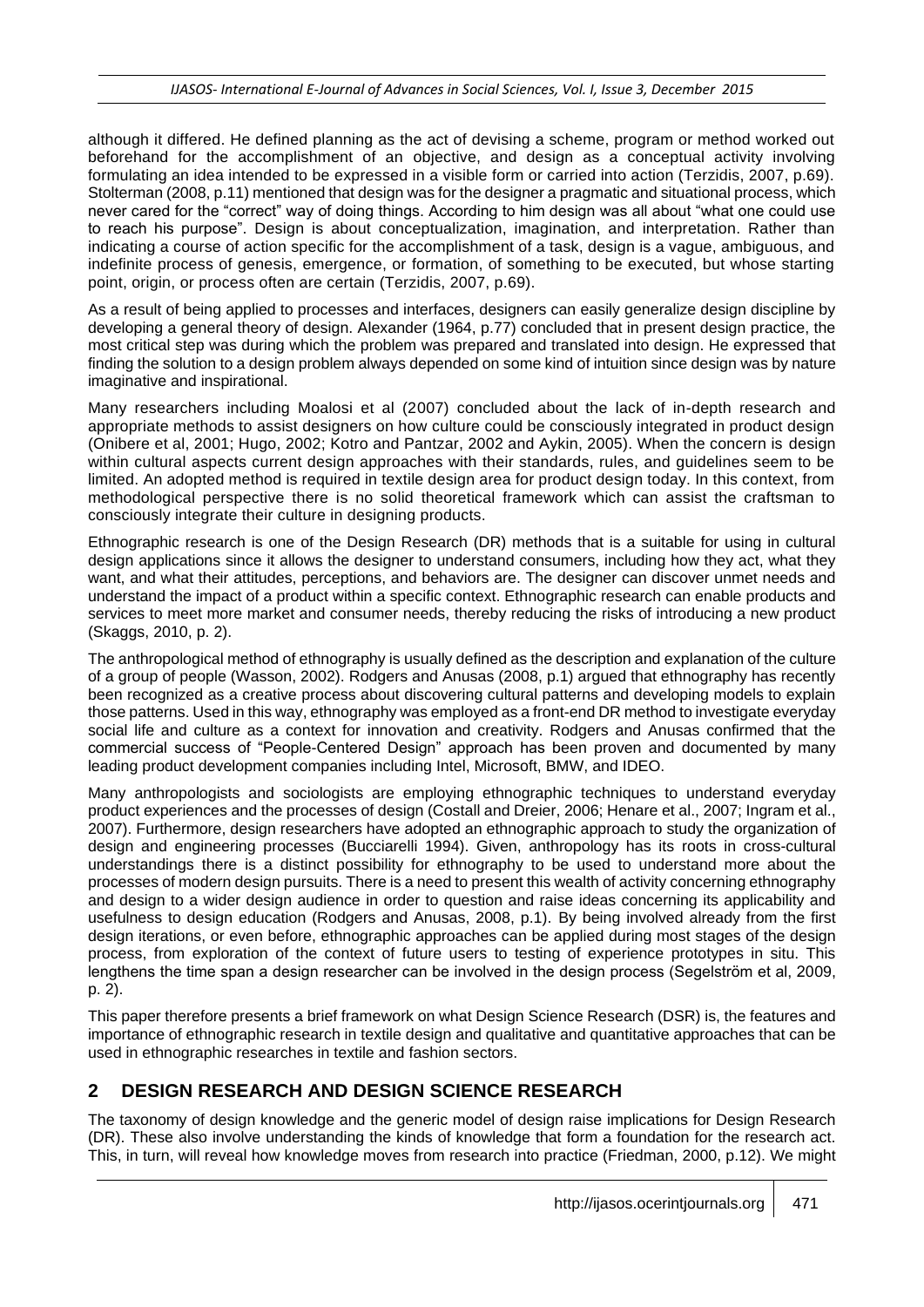agree that scientific design refers to modern, industrialized design - as distinct from pre-industrial, craftoriented design - based on scientific knowledge but utilizing a mix of both intuitive and non-intuitive design methods. "Scientific design" is probably not a controversial concept, but merely a reflection of the reality of modern design practice (Cross, 2001, p.3)

Owen (2007, p.17) expressed that design thinking was in many ways the obverse of scientific thinking. Where the scientist shifted facts to discover patterns and insights, the designer invented new patterns and concepts to address facts and possibilities. Cross (2001, p.4) mentioned that Design as a Discipline, therefore, could mean design studied on its own terms, within its own rigorous culture.

In a world with growing problems that desperately need understanding and insight, there is also great need for ideas that can blend that understanding and insight in creative new solutions. DR is a methodology that involves the application of the principles and latest findings of science to the creative design and implementation of solutions to the problems of society. It is a way of recognizing, defining, and solving complex problems that is based on innovation and thrives on transparency. It takes a whole system, global, anticipatory and regenerative approach that fosters creative collaboration and synergy in the development of comprehensive solutions to both global and local problems (Gabel, 2010, p.12).

Cross (1999) defined that the field of DR would therefore fall into three main categories, based on people, process and product:

1-design epistemology (study of designedly ways of knowing)

2-design praxeology (study of the practices and processes of design)

3-design phenomenology (study of the form and configuration of artifacts) (Cross, 1999, p.6).

Until recently, the field of design has been an adjunct to art and craft. With the transformation of design into an industrial discipline came responsibilities that the field of design studies has only recently begun to address. Design is now becoming a generalizable discipline that may as readily be applied to processes, interfaces between media or information artifacts as to tools, clothing, furniture, or advertisements. To understand design as a discipline that can function within any of these frames means developing a general theory of design. This general theory shall support application theories and operational programs. Moving from a general theory of design to the task of solving problems involves a significantly different mode of conceptualization and explicit knowledge management than adapting the tacit knowledge of individual design experience (Friedman, 2003, p.519). The history of design survey must explicitly address the relevance and role that design history as a discipline can play in shaping practice and further study in the field (Lichtman, 2009, pp. 349).

Starting from early 2004, Design Science Research (DSR) is replacing DR name for the field. The difference is that DR is research into or about design whereas DRS is primarily research using design as a research method or technique (Vaishnavi and Kuecchler, 2004). According to March and Smith (1995) there are four outputs of DSR are constructs, models, methods and instantiations. The constructs are the conceptual vocabulary of a domain, models are a set of propositions or statements expressing relationships between constructs. Methods are a set of steps used to perform a task. Instantiations are the operationalization of constructs, model, and methods. Better theories are artifact construction as analogous to experimental natural science. Design Science Research (DSR) is a rapidly evolving field on these four outputs.

Schenk explained that for repurposing the taxonomy indicated below, capacity for further reflexivity on design thinking was being built into its construction. According to Schenk (2007) plans for future work also included adding to the design disciplines covered and exploring methods of cross-referencing through the taxonomy of design (Schenk, 2007). DSR focuses on four types of design contribution (improvement, invention, routine design and exaptation) regarding two parameters (solution and application domain maturity) (Gregor and Hevner, 2013, p.345).

DSR is judged first on its ability to clearly represent and communicate the new artifact design. Fig.1 shows how and why the new solution differs from current solutions. Once the design improvement is described, then the artifact must be evaluated to provide convincing evidence of its improvement over current solutions.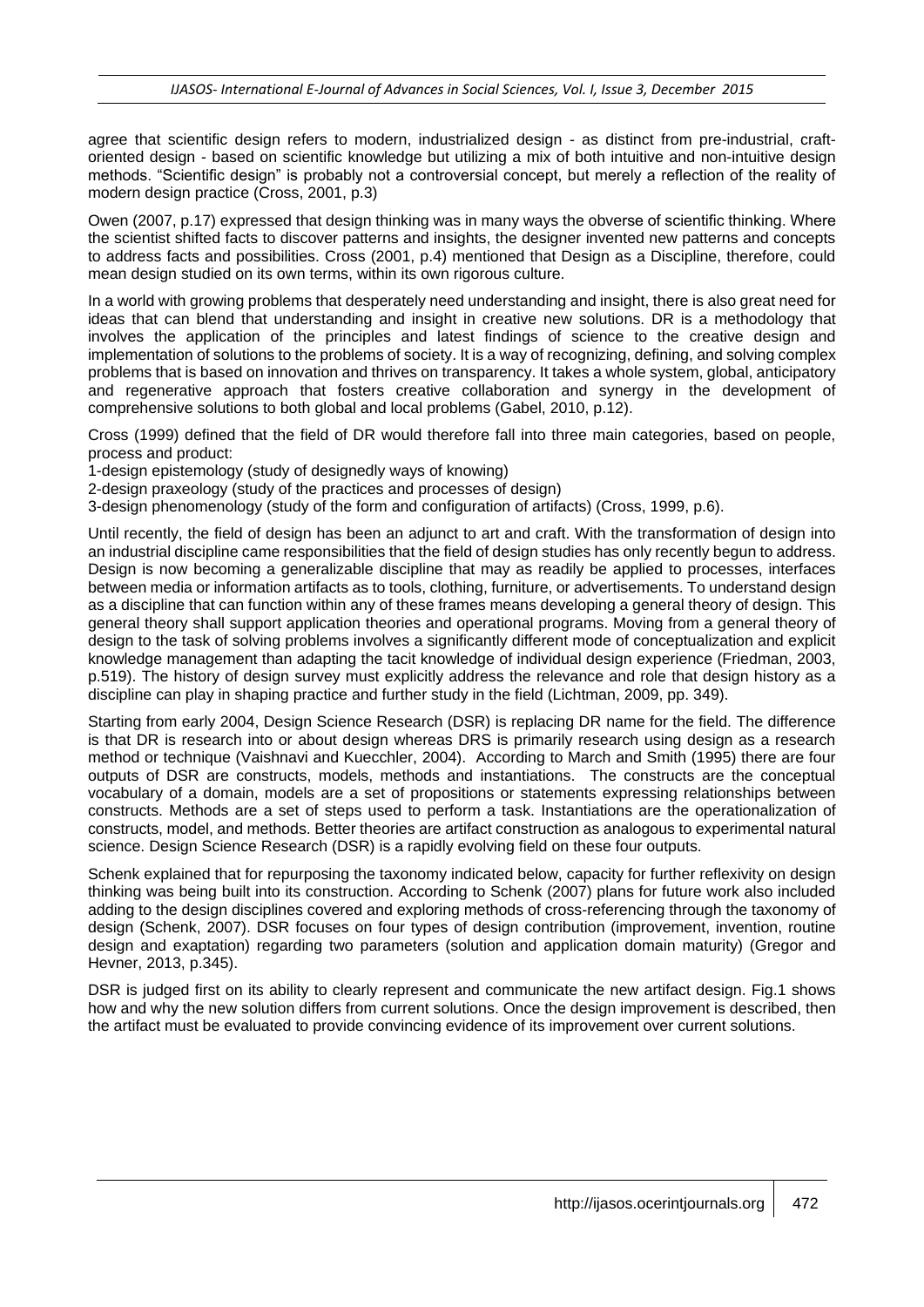

Figure 1-DSR Knowledge Contribution Framework (Gregor and Hevner, 2013, p.345)

*Invention: New Solutions for New Problems:* True invention is a radical breakthrough, a clear departure from the accepted ways of thinking and doing. Inventions are rare and inventors are rarer still (Gregor and Hevner, 2013, p.345). DSR projects in this quadrant will entail research in new and interesting applications where little current understanding of the problem context exists and where no effective artifacts are available as solutions. In fact, so little may be known about the problem that research questions may not even have been raised before. Research contributions in this quadrant result in recognizably novel artifacts or inventions. In this category appear artifacts where the idea of the artifact itself is new; for example, the first bicycle or the first decision support system (Gregor and Hevner, 2013, p.346).

*Improvement: New Solutions for Known Problems:* The goal of DSR in the improvement quadrant is to create better solutions in the form of more efficient and effective products, processes, services, technologies, or ideas. Researchers must contend with a known application context for which useful solution artifacts either do not exist or are clearly suboptimal. Researchers will draw from a deep understanding of the problem environment to build innovative artifacts as solutions to important problems. The key challenge in this quadrant is to clearly demonstrate that the improved solution genuinely advances on previous knowledge (Gregor and Hevner, 2013, p.346). Improvement DSR is judged first on its ability to clearly represent and communicate the new artifact design. Improvement may be in the form of positive changes in efficiency, productivity, quality, competitiveness, market share, or other quality measures, depending on the goals of the research (Gregor and Hevner, 2013, p.346).

*Exaptation: Known Solutions Extended to New Problems:* Original ideas often occur to individuals who have experience in multiple disciplines of thought. Such training allows interconnections and insights among the fields to result in the expropriation of artifacts in one field to solve problems in another field. Thus, we may face a research situation in which artifacts required in a field are not available or are suboptimal. However, effective artifacts may exist in related problem areas that may be adapted or, more accurately, exapted to the new problem context. In this quadrant are contributions where design knowledge that already exists in one field is extended or refined so that it can be used in some new application area (Gregor and Hevner, 2013, p.347). In exaptation research, the researcher needs to demonstrate that the extension of known design knowledge into a new field is nontrivial and interesting. The new field must present some particular challenges that were not present in the field in which the techniques have already been applied. In the exaptation quadrant, similarly to the improvement quadrant (Gregor and Hevner, 2013, p.347).

*Routine Design: Known Solutions for Known Problems:* Routine design occurs when existing knowledge for the problem area is well understood and when existing artifacts are used to address the opportunity or question. Research opportunities are less obvious, and these situations rarely require research methods to solve the given problem. In this quadrant is work that would not normally be thought of as contributing to research because existing knowledge is applied in familiar problem areas in a routine way. However, routine work may in some cases lead to surprises and discoveries but, in such cases, these discoveries will likely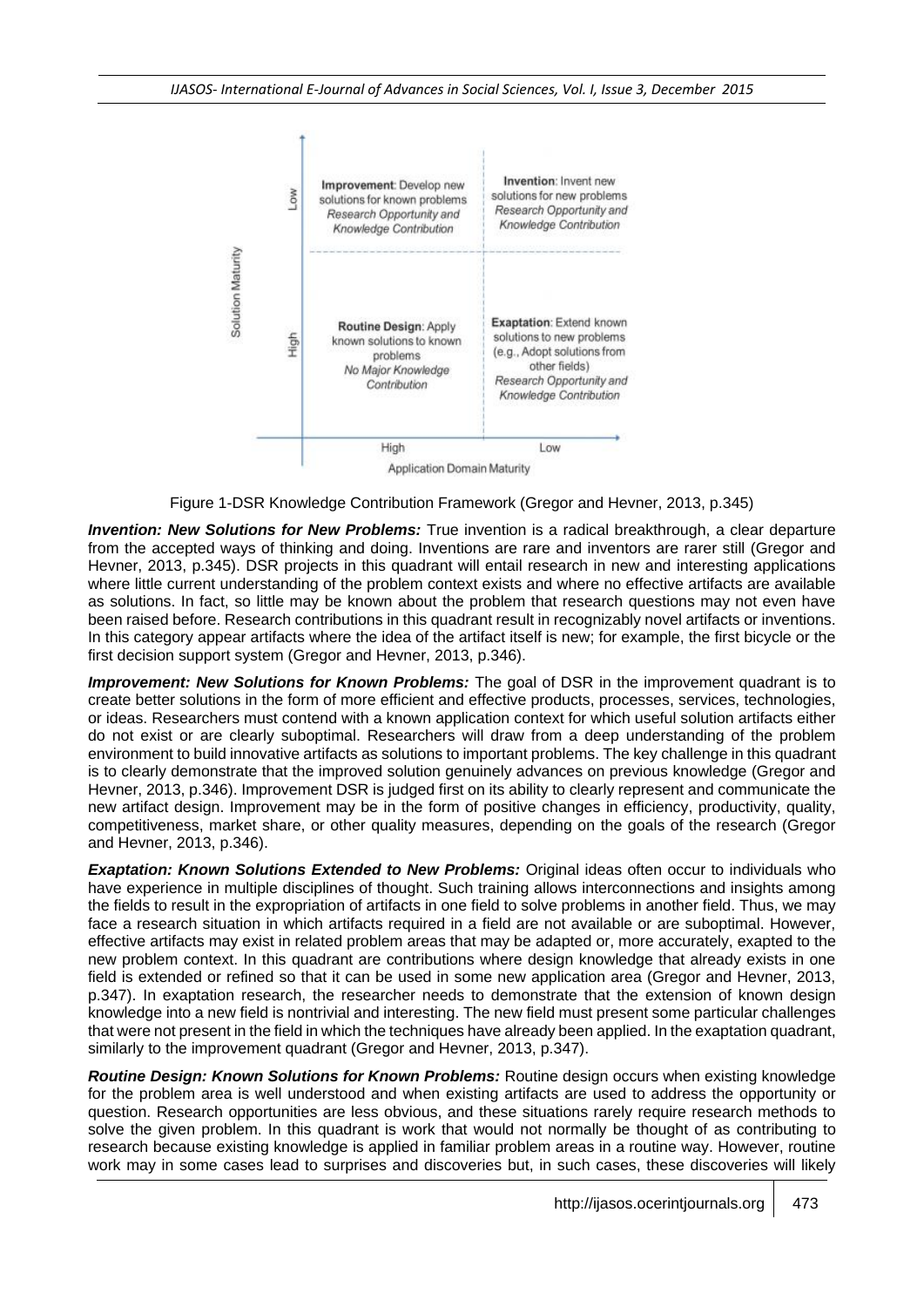involve moving the research to one of the other quadrants (Gregor and Hevner, 2013, p.347). Glanville (1999) confirms that whether experimental or theory scientific research is a design activity. We design experiments, but we also act as designers in how we act in these experiments. Even though design knowledge arises in part from practice, however, it is not practice but systematic and methodical inquiry into practice—and other issues—that constitute design research, as distinct from practice itself. The elements of design knowledge begin in many sources, and practice is only one of them. (Friedman, 2003, p.512).

In more traditional quantitative techniques, context is treated as either a set of interfering variables that need controlling, known as noise in the data, and other controlled variables which are experimentally set up in order to seek for cause and effect relationships. In the more traditional qualitative approaches, context is treated as the socially constructed reality of a named group, or groups, of social agents and the key task of observation and analysis is to unpack the webs of meaning transformed in the social process whereby reality is constructed. In quantitative techniques, cause and effect are the main objects being searched for, while, in qualitative techniques, meaning in context is the most important framework being sought (Harvey and Myers, 1995). Because context is crucial to qualitative observations and analyses, techniques which explore contextual webs of meaning are important. The main body of techniques fall under the domain of an approach called ethnography (Harvey and Myers, 1995).

Some research traditions appear in related forms in more than one discipline, with the tradition originating in one discipline (e.g. ethnography originated in anthropology) and then being adapted for use in another discipline (e.g. some sociologists use ethnographic methods). Table. 1 presents 17 qualitative research traditions organized into three categories. The traditions within each category are related in that they study similar phenomena. Some focus on understanding the nature of lived experience (type I), others seek to understand cultural and social phenomena (type II) and still others seek to understand language and communication phenomena (type III) (Gall et al, 1996).

| Research tradition                               | Involves the study of                                                           |
|--------------------------------------------------|---------------------------------------------------------------------------------|
| I. Investigation of lived experience             |                                                                                 |
| 1. Cognitive psychology                          | Mental structures and processes used by individuals in different situations     |
| 2. Life history                                  | Individuals life experience from their perspective                              |
| 3. Phenomenography                               | Individuals conceptualizations of reality                                       |
| 4. Phenomenology                                 | Reality as it appears to individuals                                            |
| II. Investigation of society and culture         |                                                                                 |
| 1. Culturel studies                              | Oppressive power relationships in a culture                                     |
| 2. Emancipatory action research                  | Practitioners self-reflective efforts to improve the rationality and justice of |
|                                                  | their work                                                                      |
| 3. Ethnography                                   | Characteristic features and patterns of a culture                               |
| 4. Ethnomethodology                              | The rules that underlie everyday social interactions                            |
| 5. Event structure analysis                      | The logical structures of social events                                         |
| 6. Symbolic interactionism                       | The influence of social interactions on social structures and individuals self- |
|                                                  | identity                                                                        |
| III. Investigation of language and communication |                                                                                 |
| 1. Ethnographic content analysis                 | The content of documents in cultural perspective                                |
| 2. Ethnography of communication                  | How members of a cultural group use speech in their social life                 |
| 3. Ethnoscience                                  | A culture's semantic systems                                                    |
| 4. Hermeneutics                                  | The process by which individuals arrive at the meaning of a text                |
| 5. Narrative analysis                            | Organized representations and explanations of human experience                  |
| 6. Semiotics                                     | Signs and the meanings they convey                                              |
| 7. Structuralism                                 | The systemic properties of language, text, and other phenomena                  |

Table 1 Qualitative research traditions classified by type of phenomena investigated

As the result of the postmodern society, explosion of the Internet with its reach into all aspects of people's lives has accelerated the move of information technologies out of the workplace and into homes, recreational environments, and other non-work-related settings causing a recent trend for the ethnographic perspective in design. Given the variety of methods and data collection tools open to ethnographers, ethnography can be malleable to suit a particular research agenda, provided it is made clear how the researcher is using the approach in his/her particular research undertaking. The underlying elements of ethnography are the specificity of its study of a particular culture/sub-culture or population, and the use of observation in amassing field and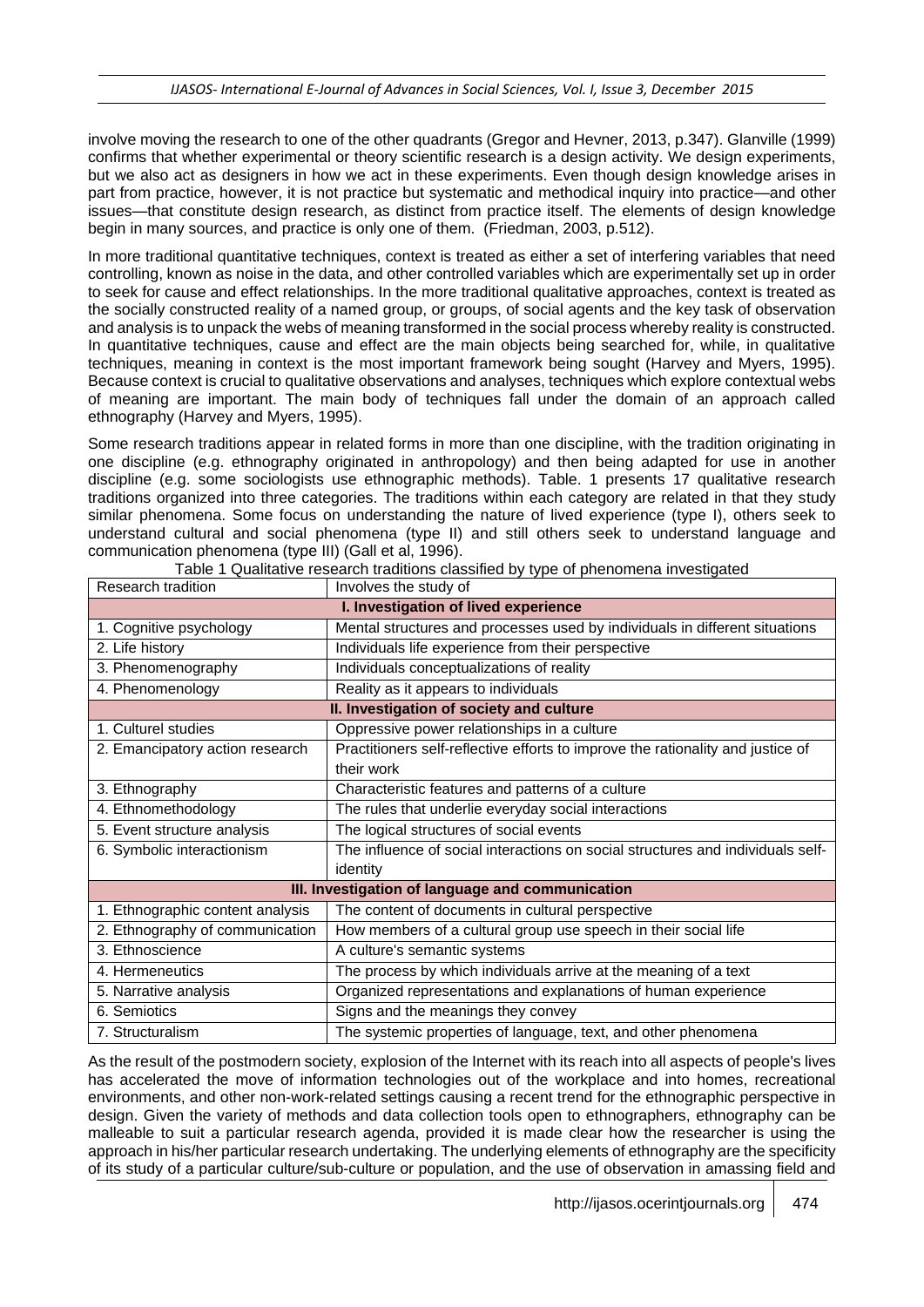contextual notes pertaining to (and used in the analysis and interpretation of) that culture/sub-culture or population (Hogan et al, 2011, p.36).

### **3 ETHNOGRAPHIC DESIGN RESEARCH**

Etymologically, "ethnography" comes from the Greek words ethnos (nation, people) and graphia (writing) and means therefore a written presentation of a people or a population, which seeks to identify and interpret its universal traits (those shared with other populations), but also the particular characteristics, specific only for the group studied (Bălan, 2011). Literally, ethnography translates as "drawing the social group". In other words, ethnography is a specific type of illustration of a cultural or social life, world or experience (Agafonoff, 2006). The roots of ethnography lie in cultural anthropology, with its focus on small-scale societies and the original central concept remains paramount today; that is a concern with the nature, construction and maintenance of culture. Ethnographies are always informed by this concept as ethnographers aim to look beyond what people say to understand the shared system of meanings we call "culture" (Goulding, 2005).

The first anthropologist to adopt the ethnographic research method was Bronislaw Malinowski, who in 1922 published his now famous book Argonauts of the Western Pacific. This book was based on Malinowski's fieldwork among the Trobriand Islanders (Harvey and Myers, 1995).



Figure 2- A multi-dimensional framework for applied ethnography (Agafonoff, 2006, p.118)

Ethnography is a multi-faceted research tool with a diversity of configurations and applications (Fig.2). It is misleading to think of ethnography as purely non-participant observational research, as so many people in market research tend to do. However, it is also incorrect to think that "authentic" ethnography is purely longitudinal participant observation research of the anthropological nature. In truth, both methods represent branches of the same tree – each designed for specific purposes.

**Non-participant observation methods:** One of the most obvious applications of ethnography to market research is to use it as a tool to understand consumer purchase behavior. Market researchers have wrangled with this beast ever since the supermarket aisle was first invented. In the beginning, researchers attempted to accompany shoppers on shopping expeditions and take detailed observational notes on their behavior and purchase decisions. In more recent times market researchers have videoed the shopping expedition (Agafonoff, 2006, p.119).

**Participant observation methods**: The question of how best to conduct over to participant observation research has not yet been properly debated in market research. Consequently, many misconceptions have taken root around best approach. This will relax subjects. They may even see you as a "try-hard" or worse,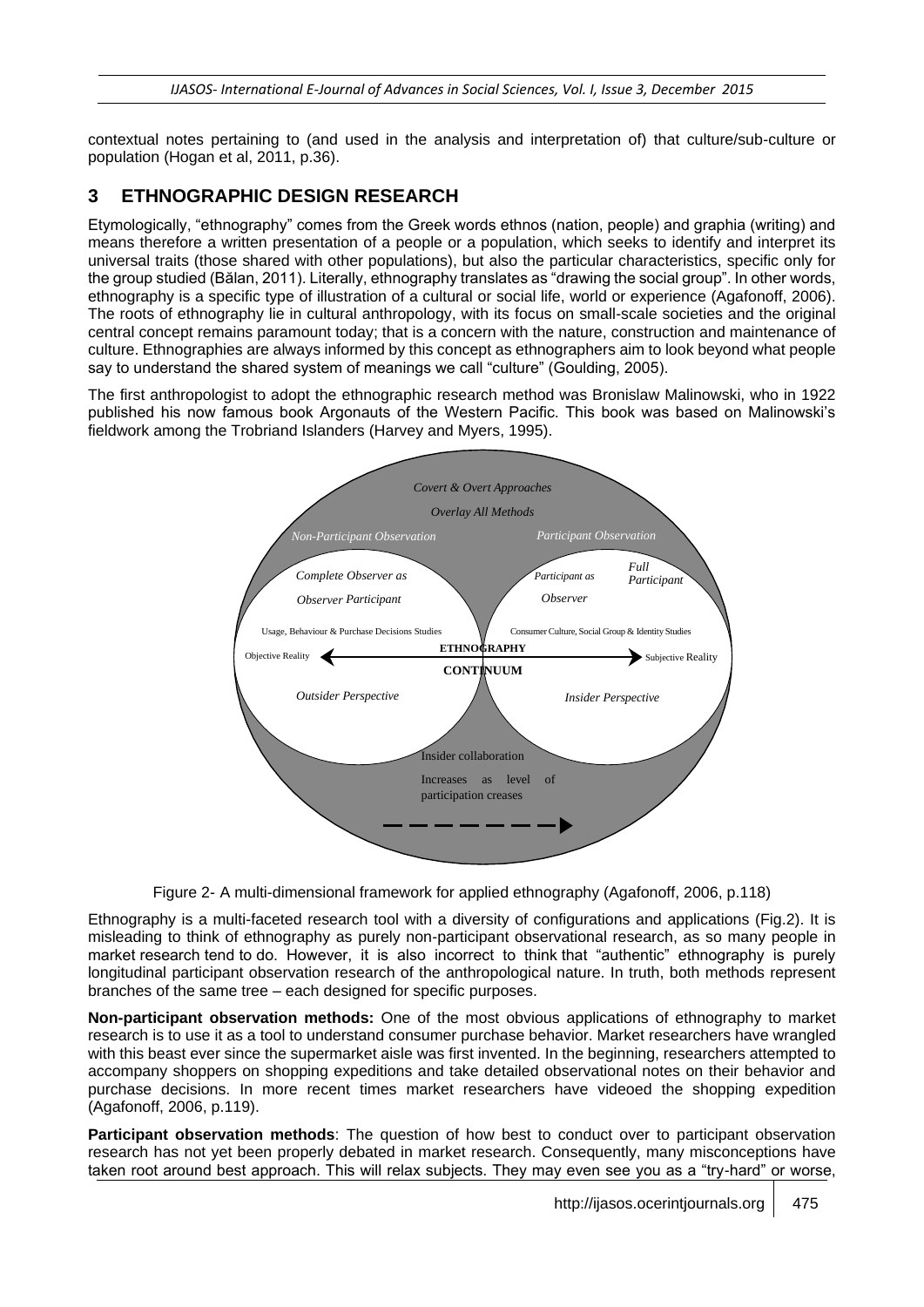trying to deceive them. Subjects are more interested in your frankness and confidence as a researcher, and that you are upfront as to who you are and what you are doing. Most crucially, they need to know that you are intrinsically interested in them, and their world. You can do this by displaying empathy and understanding of who they are and what they value (Agafonoff, 2006, p.120).

The principal common characteristics of ethnography are:

1- A focus on a discrete location, event(s) or setting.

2- A concern with the full range of social behavior within the location, event or setting.

3-The use of a range of different research methods which may combine qualitative and quantitative approaches but where the emphasis is upon understanding social behavior from inside the discrete location, event or setting.

4- An emphasis on data and analysis which moves from detailed description to the identification of concepts and theories which are grounded in the data collected within the location, event or setting.

5- An emphasis on rigorous or thorough research, where the complexities of the discrete event, location or setting are of greater importance than overarching trends or generalizations (Pole and Morrison, 2003).

Ethnographic research offers several advantages. For example, the use of participant observation enables ethnographers to "immerse" themselves in a setting, thereby generating a rich understanding of social action and its subtleties in different contexts. Participant observation also gives ethnographers opportunities to gather empirical insights into social practices that are normally "hidden" from the public gaze. Additionally, since it aims to generate holistic social accounts, ethnographic research can identify, explore, and link social phenomena which, on the surface, have little connection with each other. Owing to the relatively long periods of time ethnographers spend talking to participants and observing actions, it can be difficult to secure repeated access, especially if institutional gatekeepers are concerned that the research may cast their organization in a poor light. Comprehensively recording the multifaceted nature of social action that occurs within a clinic or ward is a difficult task, as a range of temporal, spatial, and behavioral elements need to be documented. In addition, the unpredictability of social (and clinical) life often means that ethnographers have to be flexible, patient, and persistent in their work, as data collection activities can be disrupted or access withdrawn as local circumstances and politics change (Reeves, 2008).

### **4 ETHNOGRAPHIC DESIGN RESEARCH IN TEXTILE AND FASHION**

Textiles and apparel or fashion manufacturers face every day with increased competition. Growth of Designer and Brand names becomes pervasive since it has to be supported by tremendous advertising. Retailing proves to be overstored. The industrial and business context makes textile design rather different from the happy and beautiful images of models walking through the catwalk. The textile and fashion companies with well-organized management structures and talent management practices are searching for competitive advantage. The professionals in the sector are searching for effective creativity. Textile and fashion companies are key players in the stock market and parent groups of brands are not dissimilar to international companies that seek trade and financial investment to support their growth objectives. Rather than design being conducted by isolated creative individuals who continually push the boundaries of taste and public acceptability, fashion design here has essential ties with its organizational and inter-organizational business setting. Design is also tied to production and forever mindful of potential problems that an idea might encounter at the production phase. This makes a core component of fashion design 'specification work' and-like such work in other industrial contexts-specifications are rarely worked up from scratch.

In contrast then to many intuitive notions of fashion design, time-critical and season-sensitive design proves to be the focus of both industries. Whole manufacturing process begins as an activity involving the collection, manipulation and management of multiple forms of data about products, suppliers and customers. Fashion marketing is the entire process of researching, planning, promoting and distributing raw materials, apparel, and accessories. It involves everyone in the fashion industry and occurs through the entire channel of distribution.

In couture or ready-to-wear industries design makes a core component of fashion and textile business. All the design work is done as much with databases, records, sources of information and intelligence, as it is with artist's sketch pad or with CAD/CAM-indeed. Today the industry now endeavors to find out what customers will want to buy through research and then tries to develop the products to answer these needs. Fashion industry executives continually learn about consumer behavior to get clues as to what products consumers might need or want to buy in the future.

Design activity breaks down into "buying trips", "product specification", "sample assessment", "pattern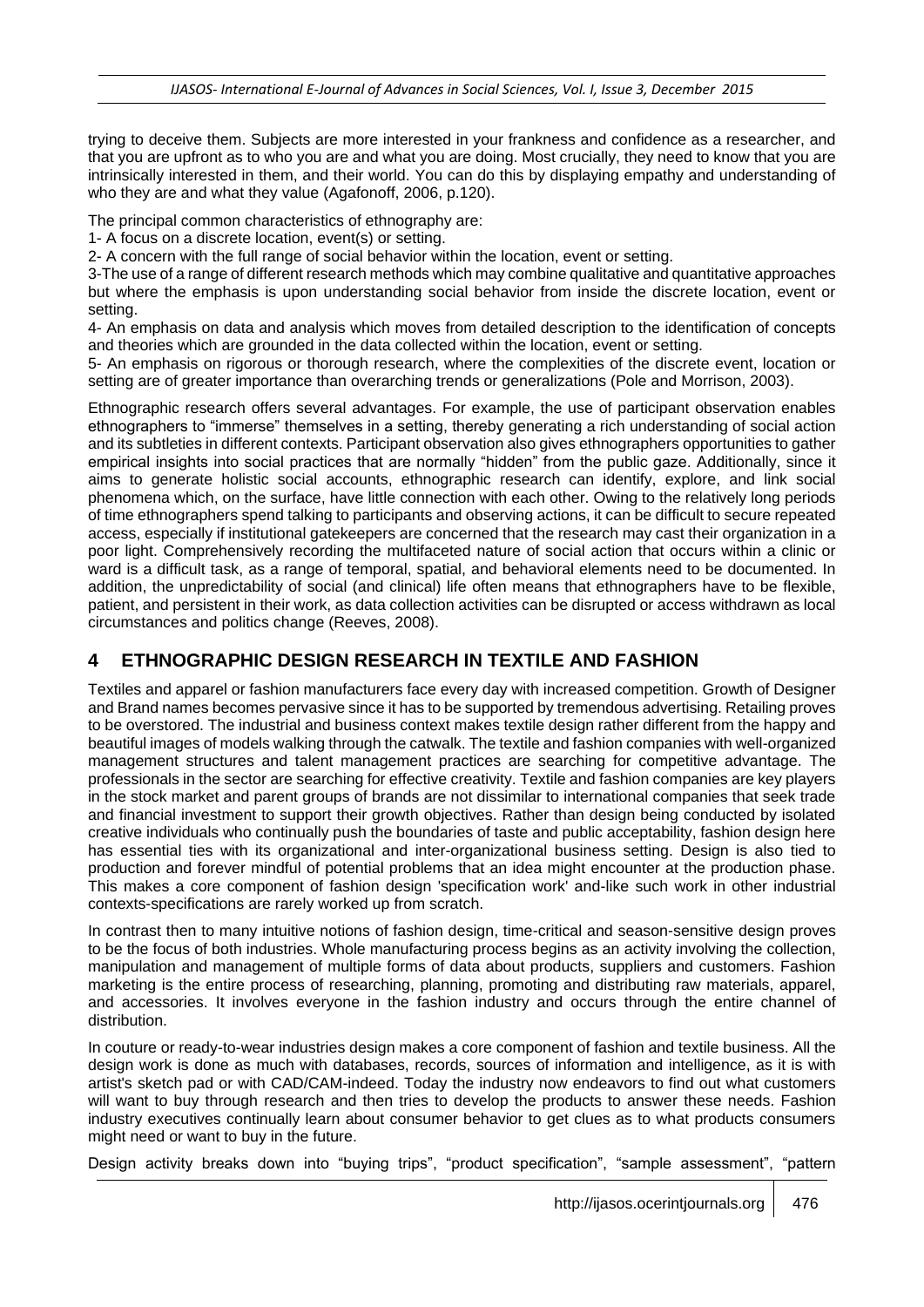production", "textile design", "sizing and grading", "packaging and labelling" and so forth. All of these activities have their own distinct location within the organization, their own specialized persons and supporting computer systems, and many are regarded as being 'technological' in nature. Through a detailed study of the workplace, ethnographic research can uncover many of the means by which cooperative work is coordinated by members: This can often be suggestive of overall metaphors which can guide application development and present intelligible interface objects. It is also vital to appreciate the socially distributed and variable nature of design activities. In fact, there is no single activity which organization members refer to as 'design' and no single organizational locus for it.

Furthermore, in the mass-market commercial context that textile and fashion companies operate in, detailed knowledge of its customers and of the acceptability of current and past stock options become essential to reducing business risks and maximizing the chances of satisfactory sales on items. The results from an ethnographic study can often inform developers and implementers of the most appropriate settings for the technology they are developing or have developed. Such results may contradict intuitions about the usefulness of applications and an application may tum out to be useful in a setting not anticipated by its developers. This use of ethnography may be particularly prominent when development work is advanced or design decisions are so entrenched that it is impractical to change or reverse them.

These results are a first step towards an improved understanding of the behavior of designers when facing non-routine situations. Through this understanding more appropriate ways of assisting designers can be developed as we continue to explore how design methods can support designers in dealing with uncertainty. Two particular aspects are important. First, there is a need for research to explore the relationship between the designer's perceived source of uncertainty and the way in which a specific design method might allow for an effective response to that situation. A framework is needed to analyze specific non-routine situations and characterize them according to the immediate needs of the designer. Second, there is a need to encourage the designer to take a more comprehensive look at non-routine situations by reflecting on his own contribution to the situation. This limited study implies that designers focus primarily on issues related to the task and to the social context. If one could enable designers to reflect more effectively on the determining factors in nonroutine situations, it may be possible to provide them with design methodologies that would support them in more appropriate ways. As stated earlier, a promising approach seems to be to develop a web-based, interactive system which integrates the findings of this and future studies into designer-centered design methodology. Such a system should as its objectives:

1) stimulate designers to reflect upon non-routine situations and motivate them to use appropriate methodologies,

2) enable the designer to quickly find an appropriate methodology, and

3) stimulate discussion about design methodology within a web-based community of designers and researchers (Daalhuizen et al, 2009, p.156-157).

While "good" design sense is often the result of years of training and experience, becoming aware of the rationale behind such choices is not only interesting, but, if well documented and openly disseminated, can benefit the information visualization community as a whole. (Van de Moere and Purchase, 2011, p.369). A standardized framework would allow industry and academia to quickly develop test sequences, more efficiently organize and retrieve data and make better use of a scientific database approach to experimental results and so on. Using some form of modular procedure would give researchers the ability to concentrate on the detail and production of experiments rather than the currently time consuming need to develop a new research protocol for each test individually. Realizing a modular solution would also allow industry to implement a research based strategy over their existing operating protocols with the minimum investment and would give a foundation for comparability between academic and industrial research. Creating a large scale pool of linked experiments would allow meaningful comparisons to be made between lab based and industrial tests, different cultures and facilities as well as many other key areas (Cash et al., 2009).

Symbols enable humans to produce culture and transmit complex histories. We imbue meaning into everything, extending into the wider social worlds in which we exist. Through participant observation research, we can gain access to these symbols and meanings (Becker, 1982). As a symbolic interactionist, I see the social world as a dynamic dialectical web (Perinbanayagam, 1983). As humans we are "connected" to "others" (Cooley, 1902). For this reason, I encourage market research clients to put aside their anxieties about commissioning longitudinal ethnographic studies of consumer subcultures and consider extending past ad hoc applications. I envisage a time when ethnography sits at the nexus between the consumer world and the corporation.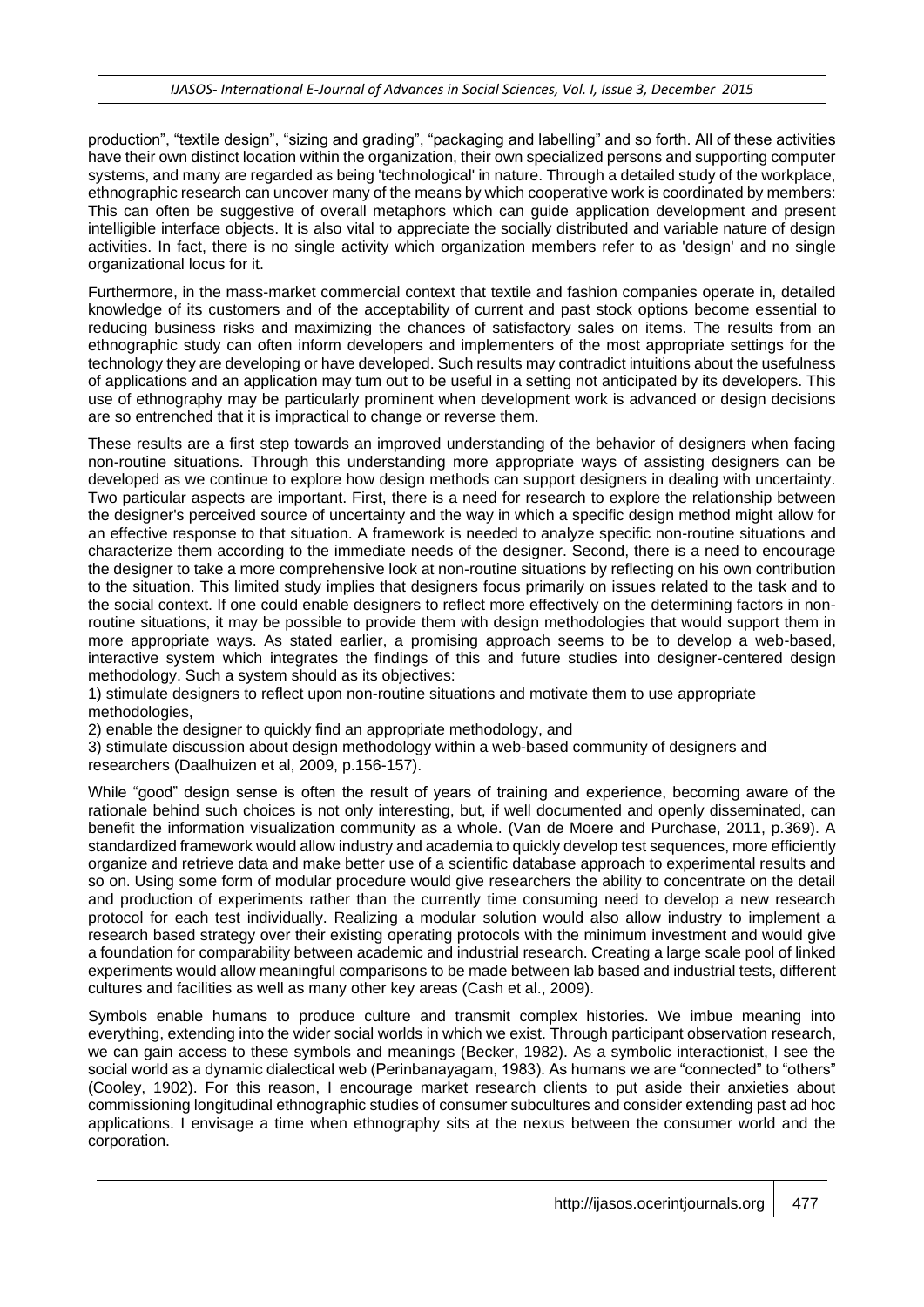Many key activities are essentially cooperative. While individuals may have their own distinct responsibilities, this comprises a working division of labor constituted by an awareness of each other's work and a readiness to help when required. Buyers and garment technologists cooperate on specifications, the sense given to 'accurately following them', what might be wrong with problematic garments or suppliers and what can be done to correct affairs. Technologists cooperate in assembling 'specs' and in retrieval of likely candidates for modification. Ethnographic work can be used as a resource for defining and redefining research agendas in textile product development process. Fashion design is no one single activity and bears scant resemblance to any abstract notion of what design might be all about. The results from an ethnographic study can often inform developers and implementers of the most appropriate settings for the technology they are developing or have developed. Such results may contradict Intuitions about the usefulness of applications and an application may tum out to be useful in a setting not anticipated by its developers. This use of ethnography may be particularly prominent when development work is advanced or design decisions are so entrenched that it is impractical to change or reverse them.

## **5 CONCLUSION**

In anthropology, ethnography developed as way to explore the everyday realities of people living in small scale, non-western societies and to make understandings of those realities explicit and available to others. The approach relied on the ability of all humans to figure out what is going on through participation in social life. Its techniques bear a close resemblance to the routine ways people make sense of the world in everyday life. The research techniques and strategies of ethnography developed and evolved over the years to provide ways for the ethnographer to "be present" for the mundane, the exceptional, and the extraordinary events in people's lives (Blomberg, 2002). The primary advantage of ethnography is its observational technique that allows researcher to record the behavior as it occurs. Furthermore, it will uncover and thoroughly describe the phenomena in a community. The last advantage of ethnography research is to understand the phenomenon under study from the perspective of those being studied. Therefore, the finding is more real than a research that manipulates variables by using external experiments (Nurani, 2008).

No other research tradition matches the ability of ethnography to investigate the complex phenomenon known as culture. Its holistic orientation enables a skillful researcher to identify diverse elements of a culture and weave them into coherent patterns. Ethnographers generally take an emic perspective, which means that the culture members own perceptions and language categories are used to describe and explain the culture. While this perspective helps the reader understand the culture as a unique social reality, it does not provide a basis for discovering laws of social life. An etic perspective, in which the researcher develops her own categories for understanding a culture, might provide a better basis for cross cultural studies and the discovery of crosscultural laws. However, these categories might distort our understanding of any particular culture. Another unresolved issue is whether ethnography should subscribe to the goal of the natural sciences to develop universal laws or to the goal of the humanities to understand the unique and particular case (Gall et al., 1996).

All global corporate brands, textiles and apparel companies included, are drawing upon ethnographic researchers of all types – journalists, writers, photographers and filmmakers, to bring consumer worlds to life and subsequently being disseminated across the organization. Textile and fashion companies should take advantage of ethnographic design collaborations in order to understand emergent culture of the consumer groups and meaning in peoples' lives. If textile and fashion marketers recognize that consumption is fundamental to all human experience, then they will see the power of ethnographic research not just for the tactical insights that it can deliver, but also for its broader portrayal of the evolving consumer landscape.

# **6 REFERENCE LIST**

Nick, A. (January 01, 2006). "Adapting Ethnographic Research Methods to Ad Hoc Commercial Market Research". *Qualitative Market Research: an International Journal. 9,* 2, 115-125.

Alexander, C. (1964). *Notes on the Synthesis of Form*. Harvard University Press, Oxford.

Bălan, S. (2011). "Ethnographic Method in Anthropological Research". *Cogito*. vol. 3.

Blomberg, J., Burrell, M. and Guest, G. (2002). *An Ethnographic Approach to Design*. New Jersey: Lawrence Erlbaum Associates.

Breu, Marlene, & Marchese, Ronald. (1998).*Brokers of Textile Traditions: The Case of the Shopkeepers in Turkey*. DigitalCommons@University of Nebraska - Lincoln.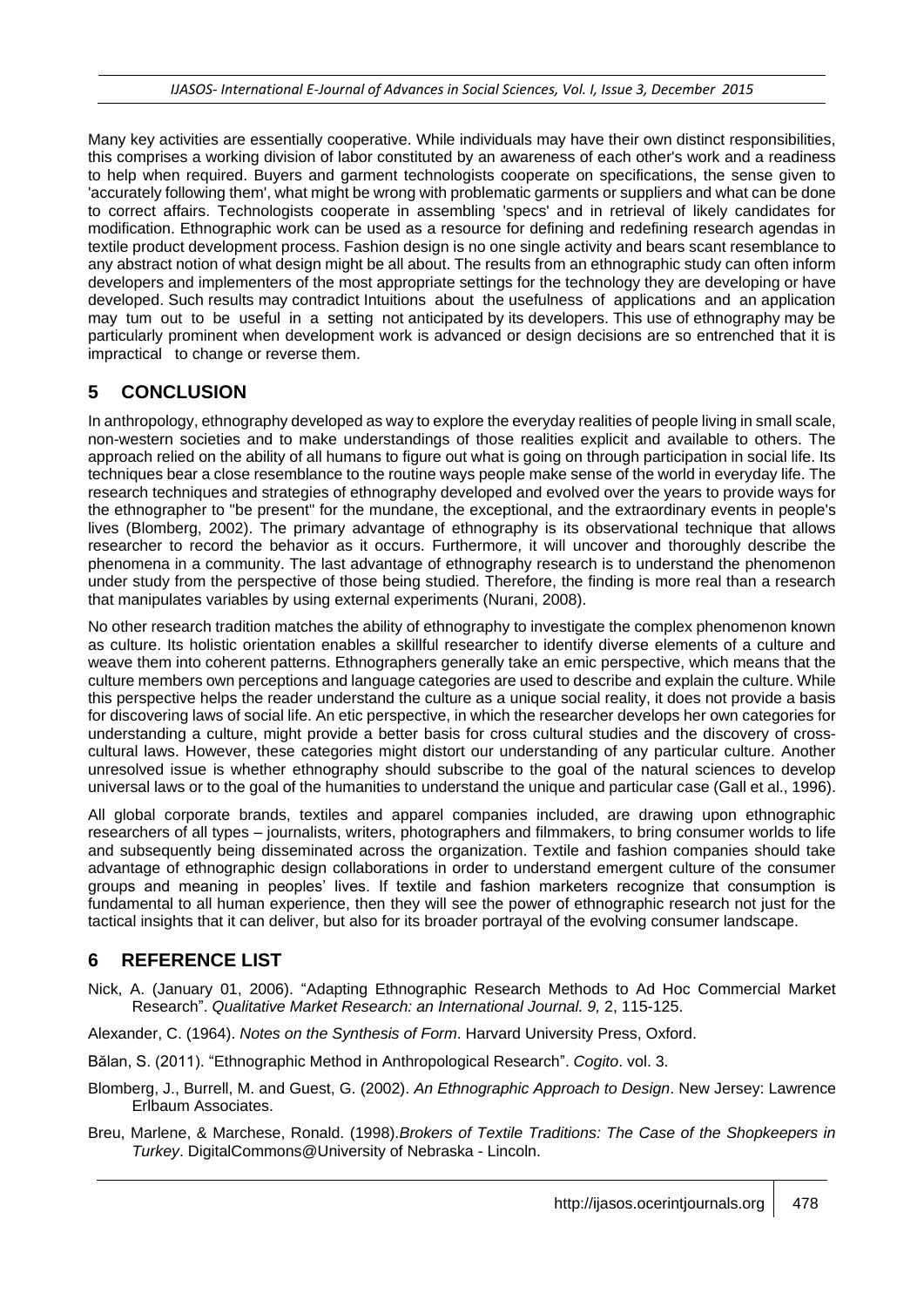- Britt, H. (2012). "The Art of Textile Design Research: Educator Approaches to Creative Practice the Art of Research". The Art of Research IV. Finland.
- Bucciarelli, L. L. (1994). *Designing Engineers*. Cambridge, Mass: MIT Press.
- Cash, P., Hicks, B. and Culley, S. (2009). "The Challenges of Ethnographic Design Research: A Methodological Framework for Conducting Observational Experiments". In *International Conference on Engineering Design*, ICED'09, 2009-08-24 - 2009-08-27, Stanford University, Stanford, CA.
- Costall, A., & Dreier, O. (2006). *Doing Things with Things: The Design and Use of Everyday Objects*. Aldershot: Ashgate.
- Cross, N. (1999). "Design Research: A Disciplined Conservation". *Design Issues*. Vol. 15.
- Cross, N. (2001). "Designerly Ways of Knowing: Design Discipline versus Design Science". *Design Issues*. Vol. 17.
- Evbuomwan, N. F. O., Sivaloganathan, S. and Jebb, A. (1996). "A Survey of Design Philosophies, Models, Methods and Systems". *Proceedings of the Institution of Mechanical Engineers*, Part B: Journal of Engineering Manufacture.
- Friedman, K. (2003). "Theory Construction in Design Research: Criteria: Approaches, and Methods." *Design Studies*. Vol. 24.
- Friedman. K. (2000). "Creating Design Knowledge: from Research into Practice". IDATER 2000 Conference. Loughborough.
- Gabel, M. (2010). *Designing A World That Works For All*. USA: Gabel Graphics.

Gall, M. D. Borg, W. R. and Gall, J. P. (1996). *Educational Research*. USA: Longman Publishers.

- Glanville, R. (1999). "Researching Design and Designing Research". *Design Studies.* Vol. 15.
- Goulding, C. (2005). Grounded theory, ethnography and phenomenology: A comparative analysis of three qualitative strategies for marketing research. European journal of Marketing, Vol. 39.
- Gregor, S. and Hevner, A. R. (2013). "Positioning and Presenting Design Science Research for Maximum Impact". MIS Quarterly. Vol. 37.
- Harvey, L. J., and Myers, M. D. (1995). "Scholarship and Practice: The Contribution of Ethnographic Research Methods to Bridging the Gap". *Information Technology & People*. Vol. 8.
- Henare, A. J. M., Holbraad, M., & Wastell, S. (2007). *Thinking through Things: Theorising Artefacts Ethnographically*. London: Routledge.
- Shove, E. (2007). *The design of everyday life*. New York, NY: Berg.
- Lichtman, S. A. (2009). "Reconsidering the History of Design Survey". *Journal of Design History*. Vol. 22.
- Lin, R. T. (2007). "Transforming Taiwan Aboriginal Cultural Features into Modern Product Design: A Case Study of a Cross- Cultural Product Design Model". *International Journal of Design*. Vol. 1.
- March, S., and Smith, G. 1995. "Design and Natural Science Research on Information Technology," *Decision Support Systems*. (15), pp. 251-266.
- Moalosi, R., Popovic, V. & Hickling-Hudson, A. (2007). "Culture-Orientated Product Design". *International Association of Societies of Design Research.* Hong Kong.
- Nurani, L. (2008). "Critical Review of Ethnographic Approach". *Journal Sosioteknologi Edisi 14 Tahun*, 7.
- Owen, C. (2007). "Design Thinking: Notes on Its Nature and Use". *Design Research Quarterly*. V: 2 N:1, pp:1- 34.
- Pole, C. and Morrison, M. (2003). *Ethnology for Education. Berkshire*. GBR: McGraw-Hill Education.
- Pycock, J. ve Bowers, J. (1996). "Getting Others To Get It Right: An Ethnography of Design Work in the Fashion Industry", in Proc.CSCW'96, Boston, MA. ACM Press, pp. 219-228.
- Reeves, S., Kuper, A. and Hodges, B.D. (2008). "Qualitative Research Methodologies: Ethnography". *BMJ*. Vol. 337.